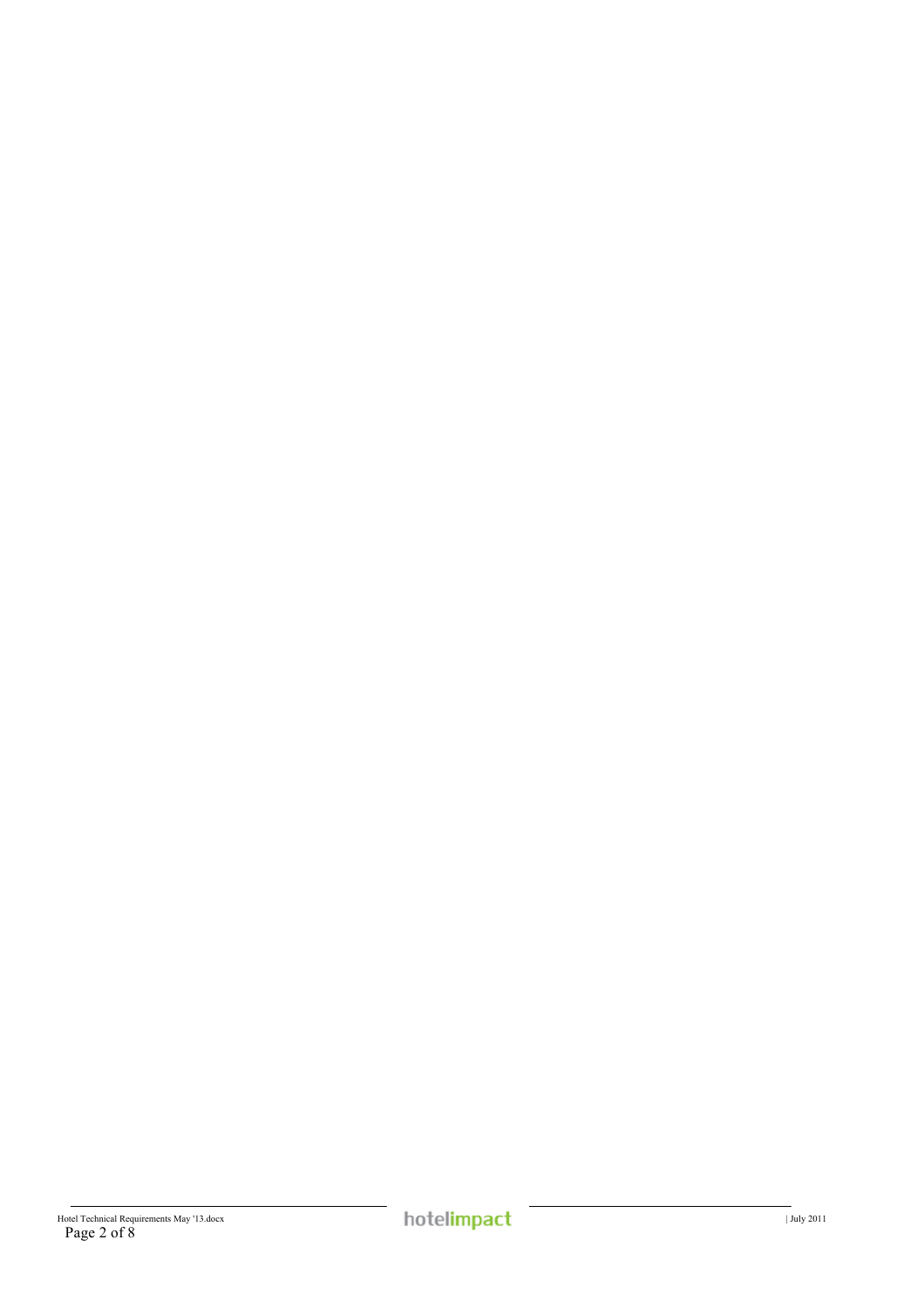## **Contents**

#### *Copyright\**

©2011 Hospitality Impact Ltd. All rights reserved. No part of this publication may be reproduced, photocopied, stored on a retrieval system, or transmitted without the express prior written consent of the publisher. Hospitality Impact Ltd. retains the right to update or change the contents of this document without prior notice. Hospitality Impact Ltd. assumes no responsibility for the contents of this document.

hotelimpact is a trademark of Hospitality Impact Ltd.

Information in this document is subject to change without notice.

Hospitality Impact Ltd. makes no warranty of any kind with regard to this material, including but not limited to the implied warranties of marketability and fitness for a particular purpose. Hospitality Impact Itd. shall not be liable for errors contained herein or for incidental or consequential damages in connection with the furnishing, performance, or use of this material.

*Hospitality\*Impact\*Ltd Chartam\*House,\* 16a\*College\*Avenue Maidenhead\* Berkshire\*\*SL6\*6AX England\* Telephone:\**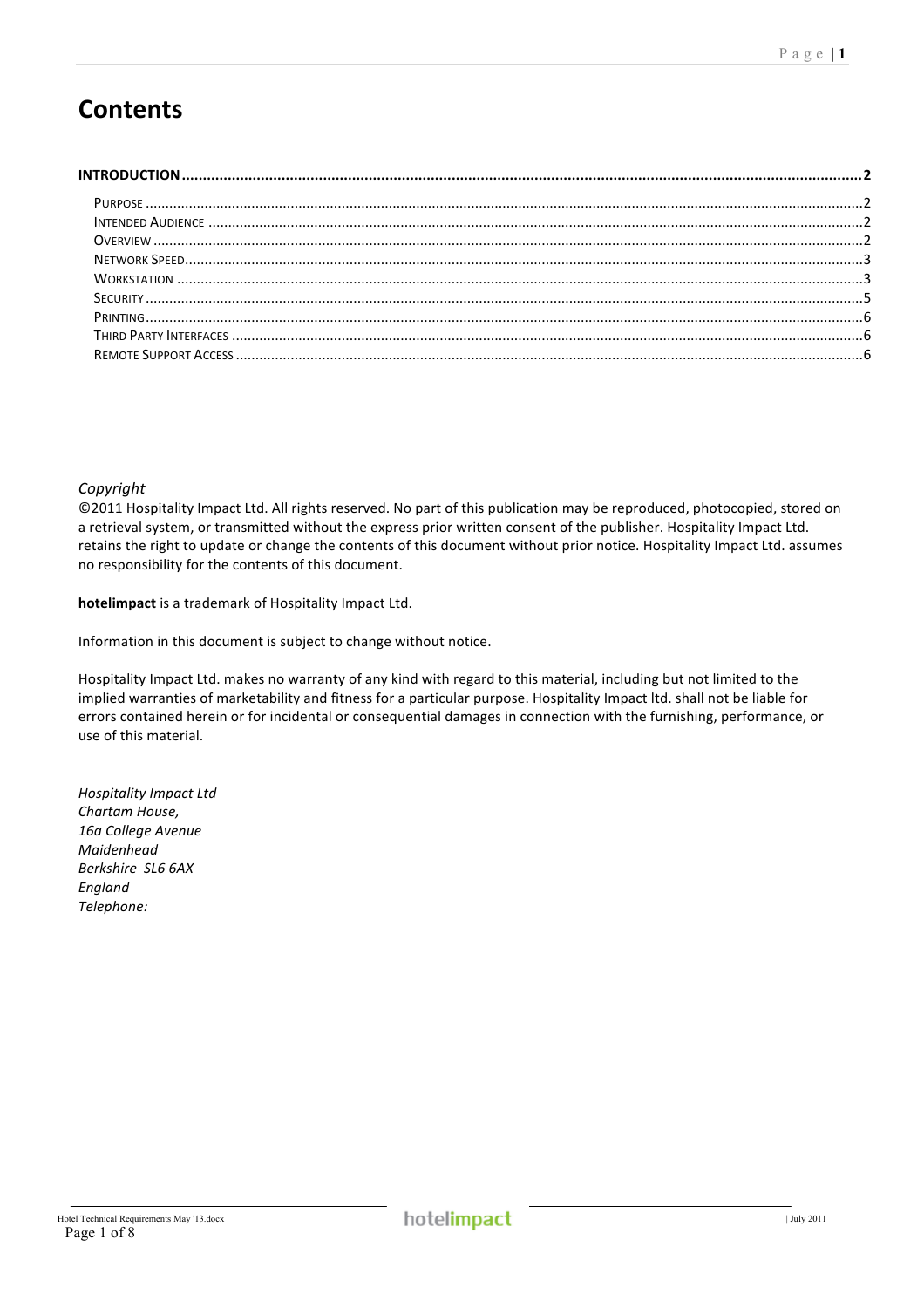## **Introduction**

## **Purpose**

This document is designed for use as a guide when specifying Hotel Technical Requirements for **hotelimpact** installations.

## **Intended!Audience**

**hotelimpact** employees, **hotelimpact** customers and their employees or 3<sup>rd</sup> party service providers.

## **Overview**

hotelimpact is a hosted software as a service (SaaS) solution powered by industry renowned technology. hotelimpact takes advantage of the many features of Microsoft ® Windows, Oracle®, and Internet technologies delivered from a professionally hosted environment. To operate the application suite a secure internet connection is required with minimal installation at the Hotel. The following describes the minimum requirements to be provided by the Hotel.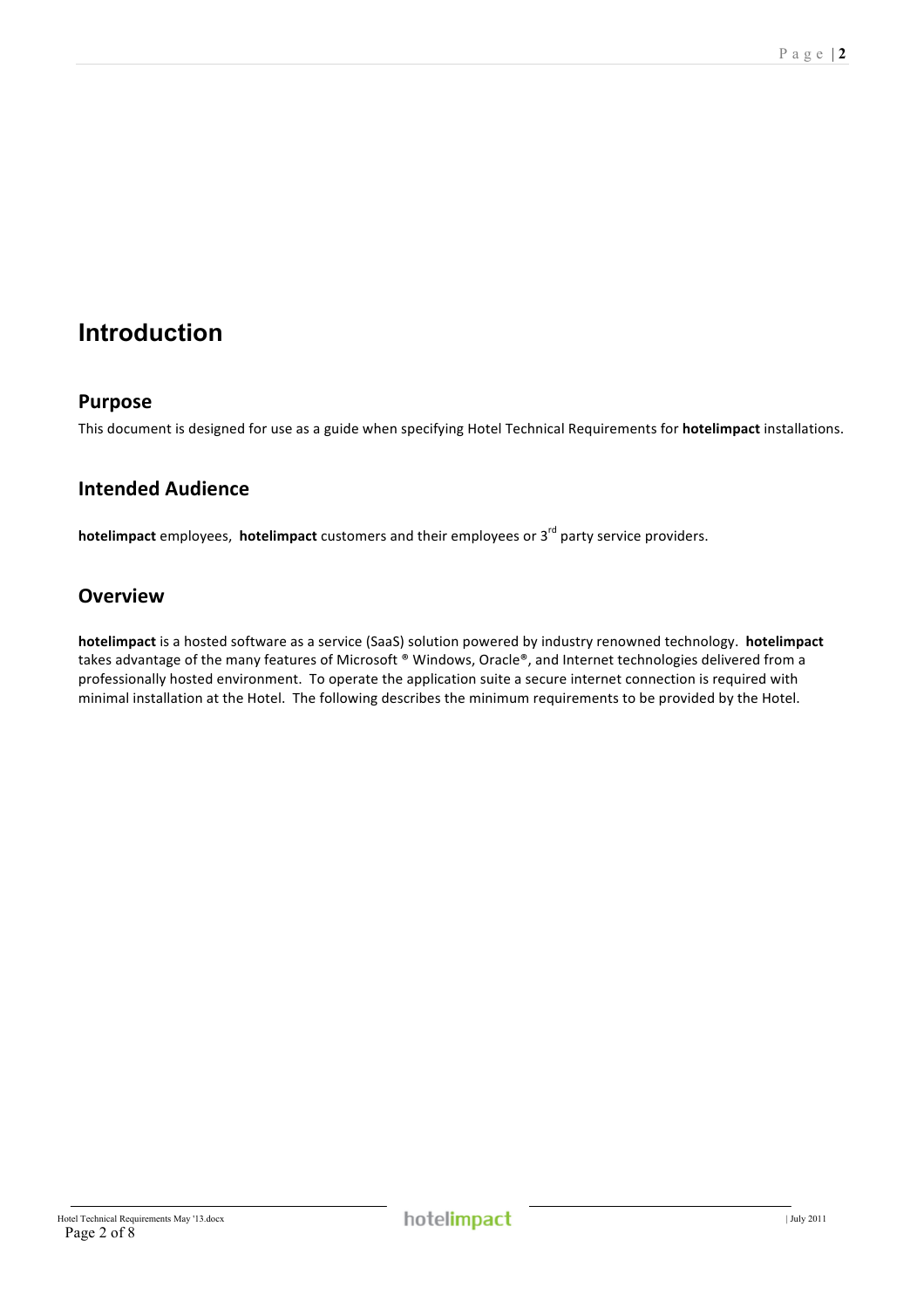## **Network!Speed**

| <b>Connection</b> | Type        | <b>Downlink</b> | <b>Uplink</b> | <b>Contention Ratio</b> | Latency     |
|-------------------|-------------|-----------------|---------------|-------------------------|-------------|
| <b>Broadband</b>  | DSL         | 2MB             | 512kb         | 20:1                    | Below 150ms |
| VPN over          | Cisco IPSec | 2MB             | 512kb         | 20:1                    | Below 150ms |
| Internet          |             |                 |               |                         |             |
| VPN over          | Cisco IPSec | 2MB             | 2MB           | 1:1                     | Below 150ms |
| dedicated line    |             |                 |               |                         |             |

#### **Note 1:** Supported Connection Types

Broadband: using public internet: This connection type uses Digital Subscriber Line (DSL). This is the connection type that most people would have at home. When using DSL using the public internet; Latency, bandwidth & contention ratios are factors that determine the internet speed which in turn determine the performance of your business systems. **VPN over Internet:** using the public internet: A Virtual Private Network would support the same above DSL connection but provides more security. Cisco IPSec is the preferred protocol used by the VPN software. VPN over dedicated line: A Virtual Private Network that would use a dedicated private line between the hotel and the Hotel Impact data centre. Less contention with improved and consistent latency will improve system performance. Fixed IP Address: A minimum requirement of a fixed or static IP Address is required to access Hotel Impact applications.

**Note 2:** Downlink: normally published as the speed of your internet connection, supports approx. 20 concurrent **hotelimpact** connections. Published downlink / download speeds are a theoretical maximum achievable speed on that line. There are many factors that may affect this speed including distance from exchange, age of line, age of internet modem / router etc. The ISP should provide the "throughput" speed on your line. That is the maximum expected to be achieved on your line from your location.

The data downlink must be unlimited. Having a connection with a download cap of 10mb would incur high charges if the Hotel were to exceed this limit. Hospitality Impact Ltd. will not be responsible for charges incurred by their customers for internet usage.

- **Note 3:** Uplink: refers to the published speed when uploading data to the internet through the internet provider's network.
- **Note 4:** Contention Ratio: ISPs (Internet Service Providers) allow multiple customers to share the same telephone line to use the internet. The more people sharing the line at the same time the less of it to around. This is called the contention ratio. Surfing the net or sending emails one doesn't see a major impact. A low contention rate is a factor in providing a consistent and stable business application.
- Note 5: Latency: is the delay in time for a packet of data to get from point A to B. Hotel Impact gives optimal performance with a consistent latency of less than 150ms (milli-seconds).
- Note 6: Wireless Networks are supported. Customers must be aware the above requirements apply to wireless networks.
- Note 7: Virtual Private Network (VPN) is the preferred communication method. Least contention, lowest latency and highest level of security. Business broadband connections will provide a support level agreement from your service provider.
- Note 8: Internet Backup: As a backup solution an internet dongle which uses your telephone provider's 3g network is sufficient to operate the Hotel Impact application for one user. Please contact hotelimpact support to setup a roaming cisco vpn client on the laptop or workstation. 3g networks do not provide fixed IP addresses therefore this solution will not alone be able to access!**hotelimpact**.

**Recommendation:** A dedicated internet line for persons using **hotelimpact** is recommended. This is to ensure the highest quality of connection and reduce contention with other internet users. Ask us about our iBrowse solution which is an MPLS network running over standard broadband. This service can be offered at an extra cost, subject to location and service provider.

## **Access restriction using broadband over Internet**

For security purposes **hotelimpact** will restrict access to their data centre by IP-Address. For this reason a Fixed IP Address also known as a Static IP Address will be a minimum requirement when accessing the application over an internet connection with or without a virtual private network.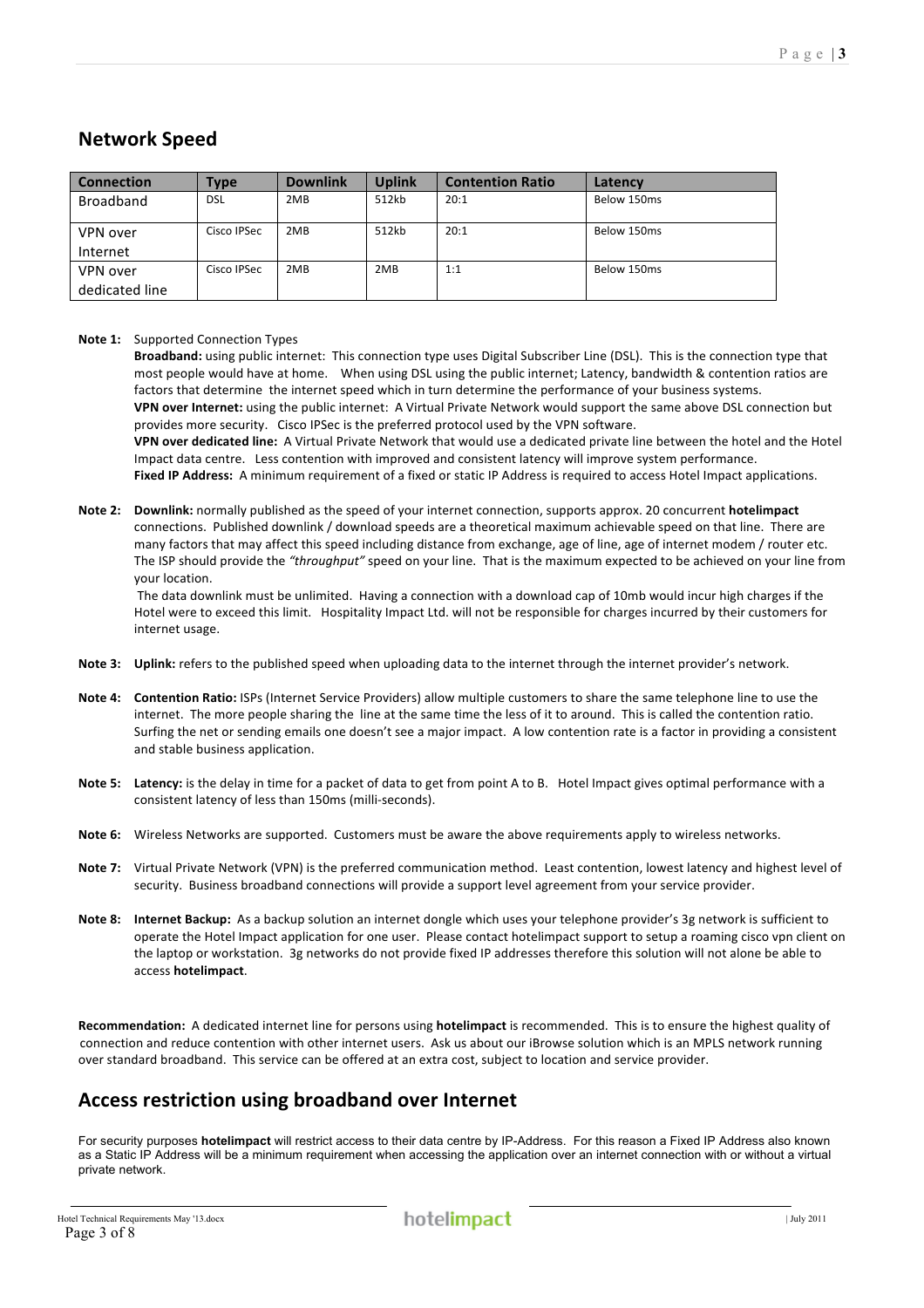Please consult your network administrator or your internet provider for further details.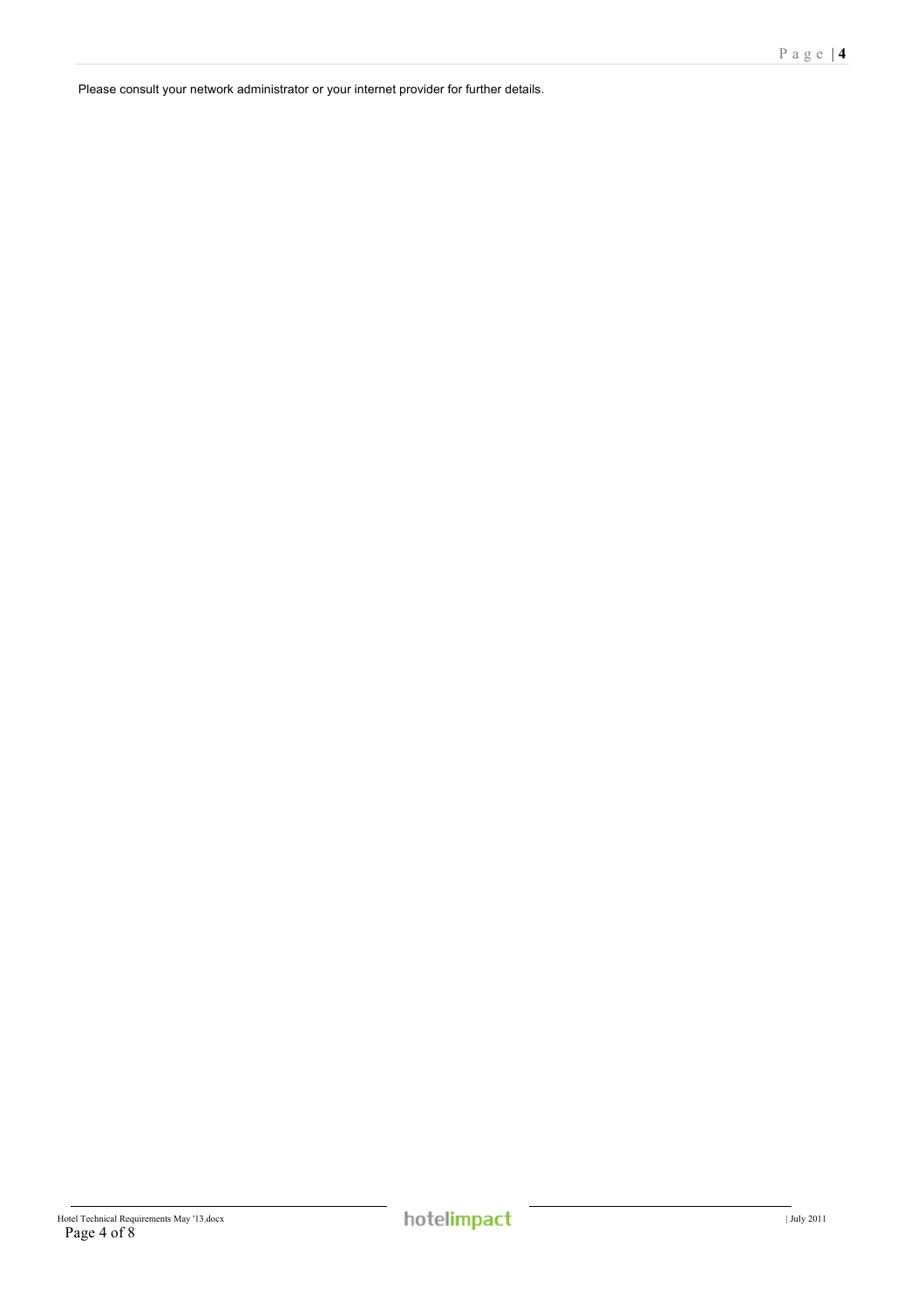## **Workstation**

| <b>Operating System</b>          |                                           | Minimum(Note1, Note4)                                                           | <b>Power User (Note1)</b>                                                   | <b>Browser</b>                                                                                 |
|----------------------------------|-------------------------------------------|---------------------------------------------------------------------------------|-----------------------------------------------------------------------------|------------------------------------------------------------------------------------------------|
| <b>XP</b><br>Workstation         | OS.<br><b>CPU</b><br>Memory<br>Disk space | Win XP<br>1 CPU Core<br>256 MB<br>80 MB                                         | Win XP<br>1 CPU Core<br>512 MB (Note 2)<br>80 MB                            | Internet Explorer is the only<br>supported browser. Version 5.5,<br>6.0, 7.0, 8.0 can be used. |
| Vista / Windows 7<br>Workstation | OS.<br><b>CPU</b><br>Memory<br>Disk space | Windows Vista Business /<br>Windows 7 Enterprise<br>1 CPU Core<br>1 GB<br>80 MB | Win Vista Business /<br>Windows 7 Enterprise<br>1 CPU Core<br>2 GB<br>80 MB | (same as above)                                                                                |

**Note 1:** Minimum PC configuration supports one **hotelimpact** session and a small application (< 5 MB memory usage). Users who require multiple **hotelimpact** sessions, or use other large applications will require a Power User sized PC. Power User sizing should support 2 Hotel Impact sessions with one other application. Power users with larger needs should add more memory.

**Note 2**: The client memory requirements are a minimum. Microsoft recommends a Minimum of 256 MB memory for Win XP. **hotelimpact** recommends a minimum 512 MB.

**Note 3:** PC's installed with XP SP3, personal firewall software, and/or current anti-virus clients could require additional memory than specified above.

Note 4: PC's installed with Vista / Windows 7 require additional configuration. Please reference the "Configuring an Opera Workstation on Windows 7 / Vista" document for additional details. Both 32bit and 64bit workstations are supported. On 64bit workstations, the 32bit IE browser must be used.

**Note 5:** PC's Network Interface Cards should support 100mbps

**Note 6:** Microsoft Windows is the only supported operating system

**Note 7:** Microsoft Internet Explorer is the only support web browser (Internet Explorer version 8 recommended)

**Note 8:** Number of workstations / concurrent users only limited by bandwidth. Hotel Impact does not limit the number of users per hotel

**Note 9:** Internet Explorer version 9 is not supported

## **Security**

| <b>Type</b>                  | <b>Description</b>                                                                                                                                                                         | <b>Mandatory</b> |
|------------------------------|--------------------------------------------------------------------------------------------------------------------------------------------------------------------------------------------|------------------|
| Static / Fixed<br>IP Address | A static or fixed IP address is a unique identification number provided by your<br>internet provider. It is used by hotelimpact to provide access from your network to<br>our data centre. |                  |
| Anti Virus                   | hotelimpact recommends industry known antivirus software. There is no<br>restriction imposed on any antivirus product                                                                      |                  |
| Firewall                     | hotelimpact recommends using a firewall solution to manage data protection on<br>their local networks. (See Note1)                                                                         |                  |
| Sharing Internet             | hotelimpact does not recommend sharing internet connections used for the<br>hotelimpact application with the public. (See Note1)                                                           |                  |

**Note 1:** It is the obligation of the customer to design, manage and maintain their local area network.